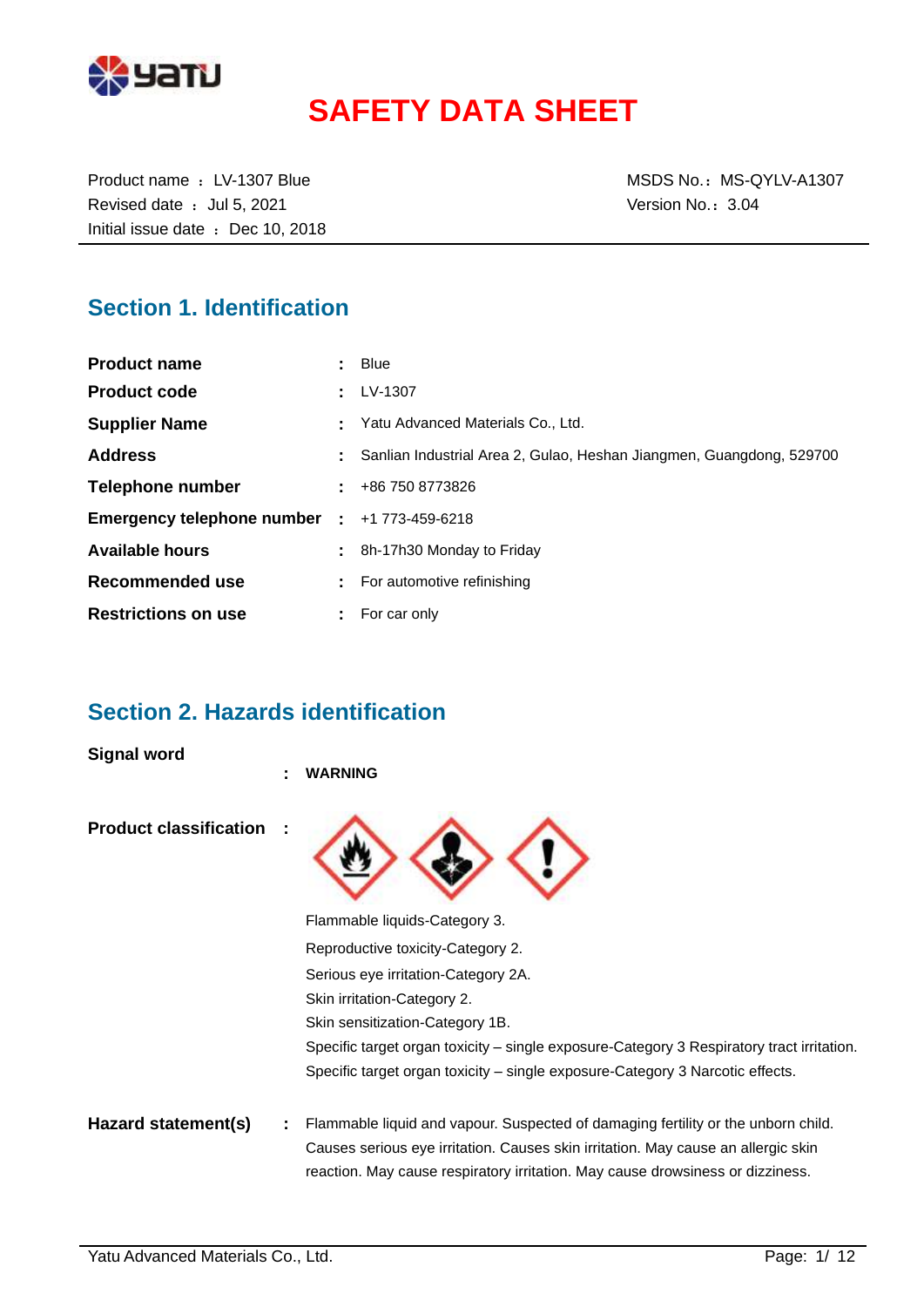#### **Precautionary statement(s)**

**Prevention:** Obtain special instructions before use. Do not handle until all safety precautions have been read and understood. Keep away from heat,hot surfaces, sparks, open flames and other ignition sources. No smoking. Keep container tightly closed. For large container, ground and bond container and receiving equipment. Use explosion-proof electrical, ventilating and lightning equipment. Use non-sparking tools. Take action to prevent static discharges. Avoid breathing mist, vapours, and spray. Wash hands thoroughly after handling and any other part of the body that may have been exposed to the product. Use only outdoors or in a well-ventilated area. Wear protective gloves, protective clothing, eye and face protection. Contaminated work clothing should not be allowed out of the workplace.

**Response:** In case of fire: Use an appropriate extinguisher. IF ON SKIN (or hair): Take off immediately all contaminated clothing and wash it beforereuse. Rinse skin with water or shower. If skin irritation or a rash occurs: Get medical advice.IF IN EYES: Rinse cautiously with water for severalminutes. Remove contact lenses if present and easy to do. Continue rinsing. If eye irritation persists: Get medical advice. IF INHALED: Remove personto fresh air and keep comfortable for breathing. Call a POISON CENTER ou doctor if you feel unwell. IF exposed or concerned: Get medical advice.

**Storage:** Store in a well ventilated place. Keep container tightly closed. Keep cool. Store locked up.

**Disposal:** Dispose of contents/container in accordance with local, regional, national and/or international regulations in force.

**Other hazards:** Moderately toxic by intravenous, intraperitoneal route and subcutaneous routes.

See toxicological information, section 11.

# **Section 3. Composition/information on ingredients**

| Substance/mixture |           | Mixture                                        |                     |
|-------------------|-----------|------------------------------------------------|---------------------|
| No.               | CAS No.   | Common name and synonyms                       | Concentration (W/W) |
|                   | 98-56-6   | para-Chlorobenzotrifluoride                    | 29.2                |
| 2                 | 67-64-1   | Acetone                                        | 9.2                 |
| 3                 | 79-20-9   | Methyl acetate                                 | 5.5                 |
| 4                 | 1330-20-7 | Xylenes (mix isomers o,m,p, and ethyl benzene) | 3.8                 |
| 5                 | 9004-36-8 | Cellulose acetate butyrate                     | 2.5                 |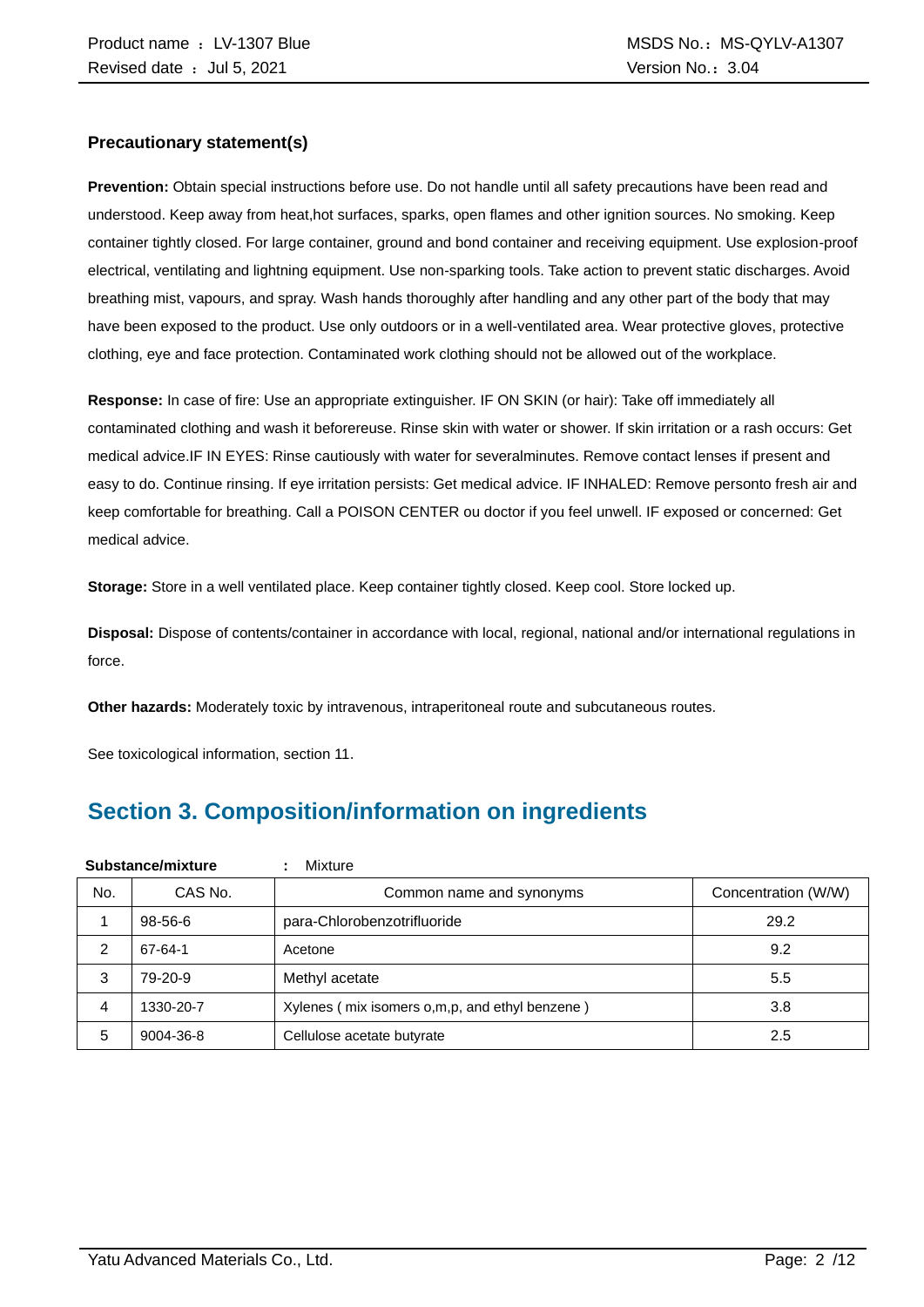### **Section 4. First aid measures**

**If swallowed, irritation, any type of overexposure or symptoms of overexposure occur during use of the product or persists after use, immediately contact a POISON CENTER, an EMERGENCY ROOM or a PHYSICIAN; ensure that the product safety data sheet is available.**

**Eye contact:** Check for and remove any contact lenses. Immediately flush eyes with plenty of water for at least 15 minutes, occasionally lifting theupper and lower eyelids. Get medical attention immediately.

**Skin contact:** In case of contact, immediately flush skin with plenty of water for at least 15 minutes while removing contaminated clothing and shoes.Wash clothing before reuse. Clean shoes thoroughly before reuse. Get medical attention immediately.

**Inhalation:** Move exposed person to fresh air. Keep this person warm and lying down. Loosen tight clothing such as a collar, tie, belt or waistband. Ifnot breathing, if breathing is irregular or if respiratory arrest occurs, provide artificial respiration or oxygen by trained personnel. Get medical attention immediately.

**Ingestion:** Wash out mouth with water. Do not induce vomiting unless directed to do so by medical personnel. Never give anything by mouth to anunconscious person. Get medical attention immediately.

**Symptoms:** This product is irritating to skin, eyes, respiratory and digestive tracts. The severity of symptoms can vary depending on the exposureconditions (contact time, product concentration, etc.). The worker may also develop cutaneous hypersensitivity. Cough, breathing pain, eye redness. Redness, flaking and cracking of the skin. Inhalation of high concentrations may cause headache, nausea, vomiting, dizziness, incoordination, confusion, stupor, drowsiness and death.

**Effects (acute or delayed):** This product is a serious irritant that may cause reversible damages to the cornea. May cause skin sensitization. Maycause skin irritation. Following repeated or prolonged contact, it has a degreasing effect on the skin. Can cause depression of the central nervous system. May cause kidney damage. Inhalation of high concentrations vapors can cause narcotic effect. Studies suggest the possibility of an increase in congenital malformations.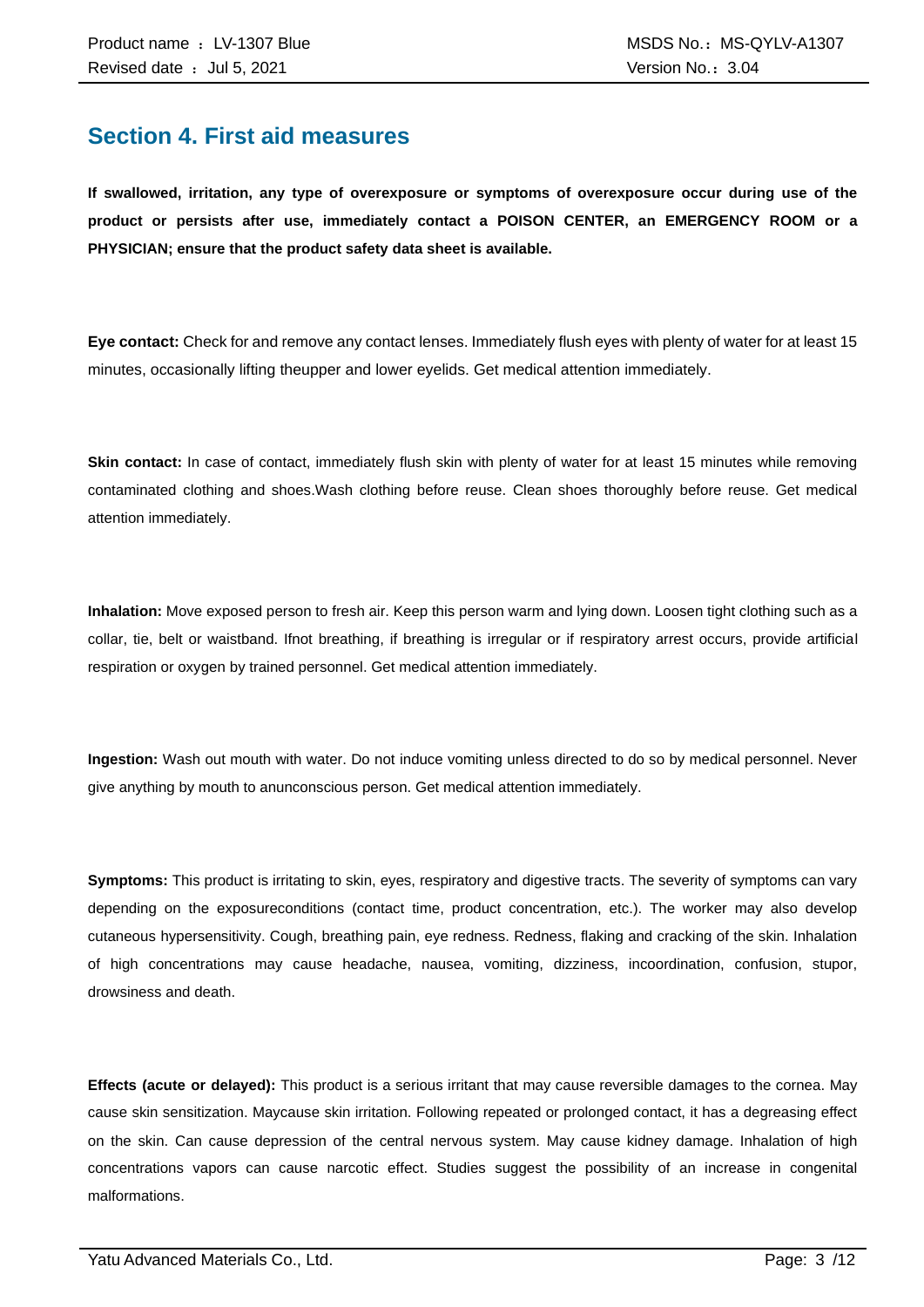**Immediate medical attention and special treatment:** No specific treatment. Treat symptomatically. Contact poison treatment specialist immediatelyif large quantities have been ingested or inhaled.

# **Section 5. Fire-fighting measures**

**Suitable extinguishing media:** Use dry chemical, CO<sub>2</sub>, water spray (fog) or foam.

**Unsuitable extinguishing media:** Jets of water can facilitate the spread of fire.

**Specific hazards arising from the hazardous product:** Flammable. Vapors may form explosive mixtures with air. The vapors are heavier than airand may travel to an ignition source.

**Hazardous combustion products:** Carbon monoxide and dioxide. Aldehydes. Carboxylic acids.

**Special protective equipment and precautions for fire-fighters:** Fire-fighters should wear appropriate protective equipment and self-containedbreathing apparatus (SCBA) with a full face-piece operated in positive pressure mode.

### **Section 6. Accidental release measures**

**Personal precautions:** No action shall be taken involving any personal risk or without suitable training. Evacuate surrounding areas. Keepunnecessary and unprotected personnel from entering. Do not touch or walk through spilled material. Shut off all ignition sources. No flares, smoking or flames in hazard area. Avoid breathing vapor or mist. Provide adequate ventilation. Wear appropriate respirator when ventilation is inadequate. Put on appropriate personal protective equipment (see Section 8).

**Protective equipment and emergency procedures:** Avoid dispersal of spilled material and runoff and contact with soil, waterways, drains andsewers. Inform the relevant authorities if the product has caused environmental pollution (sewers, waterways, soil or air).

**Methods and materials for containment and cleaning up:** Stop leak if without risk. Move containers from spill area. Dilute with water and mop up ifwater-soluble. Alternatively, or if water-insoluble, absorb with an inert dry material and place in an appropriate waste disposal container. Use spark-proof tools and explosionproof equipment. Dispose of via a licensed waste disposal contractor.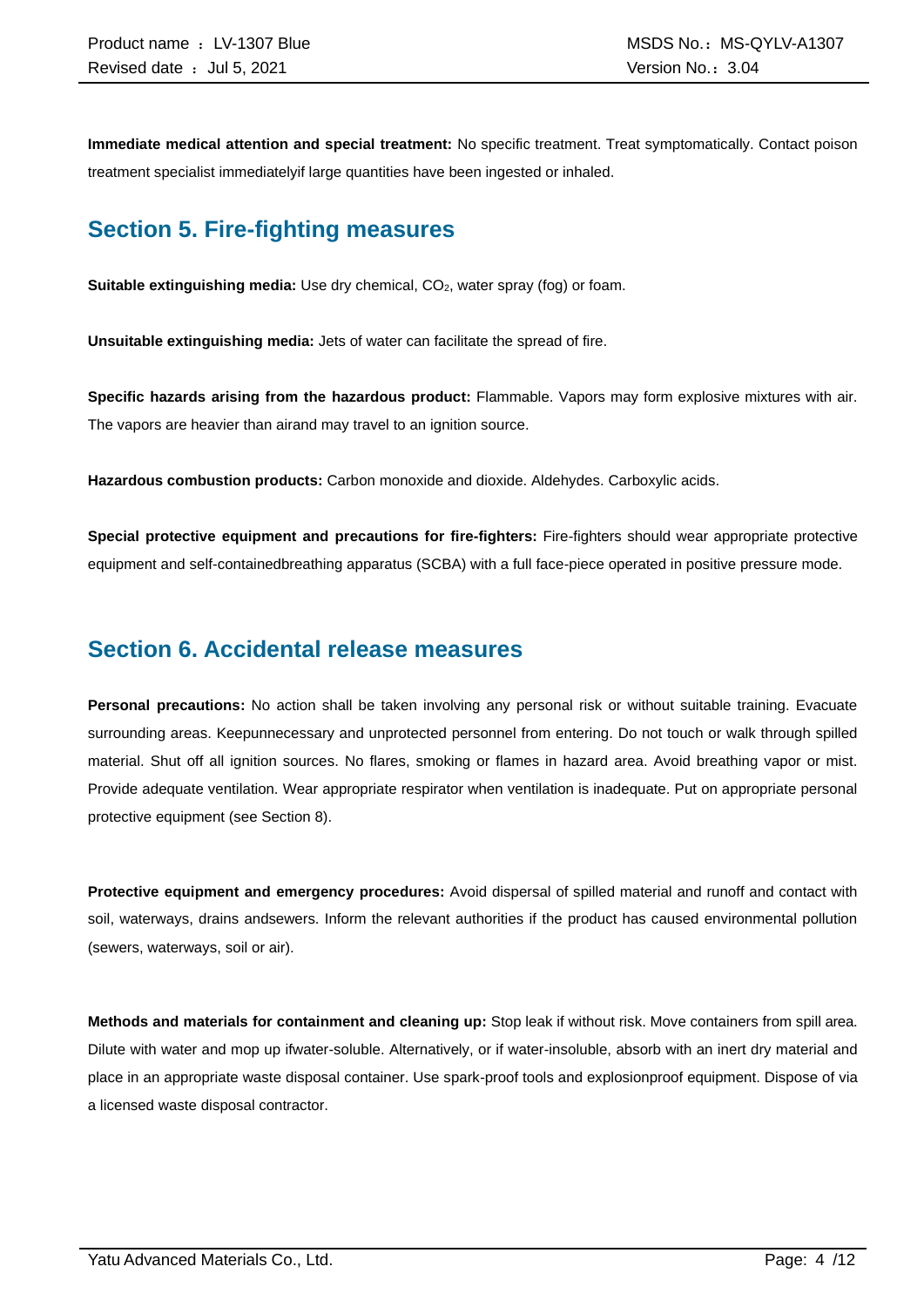# **Section 7. Handling and storage**

**Precautions for safe handling:** Put on appropriate personal protective equipment (see Section 8). Eating, drinking and smoking should be prohibitedin areas where this material is handled, stored and processed. Workers should wash hands and face before eating, drinking and smoking. Remove contaminated clothing and protective equipment before entering eating areas. Avoid exposure - obtain special instructions before use. Avoid contact with eyes, skin and clothing. Do not ingest. Avoid breathing vapor or mist. Use only with adequate ventilation. Wear appropriate respirator when ventilation is inadequate. Do not enter storage areas and confined spaces unless adequately ventilated. Keep in the original container or an approved alternative made from a compatible material, kept tightly closed when not in use. Store and use away from heat, sparks, open flame or any other ignition source. Use explosion-proof electrical (ventilating, lighting and material handling) equipment. Use non-sparking tools. Take precautionary measures against electrostatic discharges. To avoid fire or explosion, dissipate static electricity during transfer by grounding and bonding containers and equipment before transferring material. Empty containers retain product residue and can be hazardous. Do not reuse container.

**Conditions for safe storage:** Store in accordance with local regulations. Store in a segregated and approved area. Store in original containerprotected from direct sunlight in a dry, cool and well-ventilated area, away from incompatible materials (see section 10) and food and drink. Eliminate all ignition sources. Separate from oxidizing materials. Keep container tightly closed and sealed until ready for use. Containers that have been opened must be carefully resealed and kept upright to prevent leakage. Do not store in unlabeled containers. Use appropriate containment to avoid environmental contamination.

**Incompatibility:** Strong oxidizing agents. Chlorinated products. Oxidizers. Strong bases and Ammonia.

| No. | CAS No.   | Common name and synonyms                         | IDHL $mq/m3$  | TWA mg/m $3$  | STEL mg/m <sup>3</sup> | CEIL mg/m <sup>3</sup> |
|-----|-----------|--------------------------------------------------|---------------|---------------|------------------------|------------------------|
|     | 98-56-6   | para-Chlorobenzotrifluoride                      | Not available | Not available | Not available          | Not available          |
|     | 67-64-1   | Acetone                                          | 5938          | 1190          | 2380                   | Not available          |
|     | 79-20-9   | Methyl acetate                                   | 3100          | 606           | 757                    | Not available          |
| 4   | 1330-20-7 | Xylenes (mix isomers o, m, p, and ethyl benzene) | 900           | 434           | 651                    | Not available          |
| 5   | 9004-36-8 | Cellulose acetate butyrate                       | Not available | Not available | Not available          | Not available          |

# **Section 8. Exposure controls/personal protection**

IDHL: Immediately Dangerous to Life or Health Concentrations

TWA : Time Weighted Average

STEL: Short -Term Exposure Limit

CEIL: Ceiling Limit

**Appropriate engineering controls:** Use only with adequate ventilation. Use process enclosures, local exhaust ventilation or other engineeringcontrols to keep worker exposure to airborne contaminants below any recommended or statutory limits. The engineering controls also need to keep gas, vapor or dust concentrations below any lower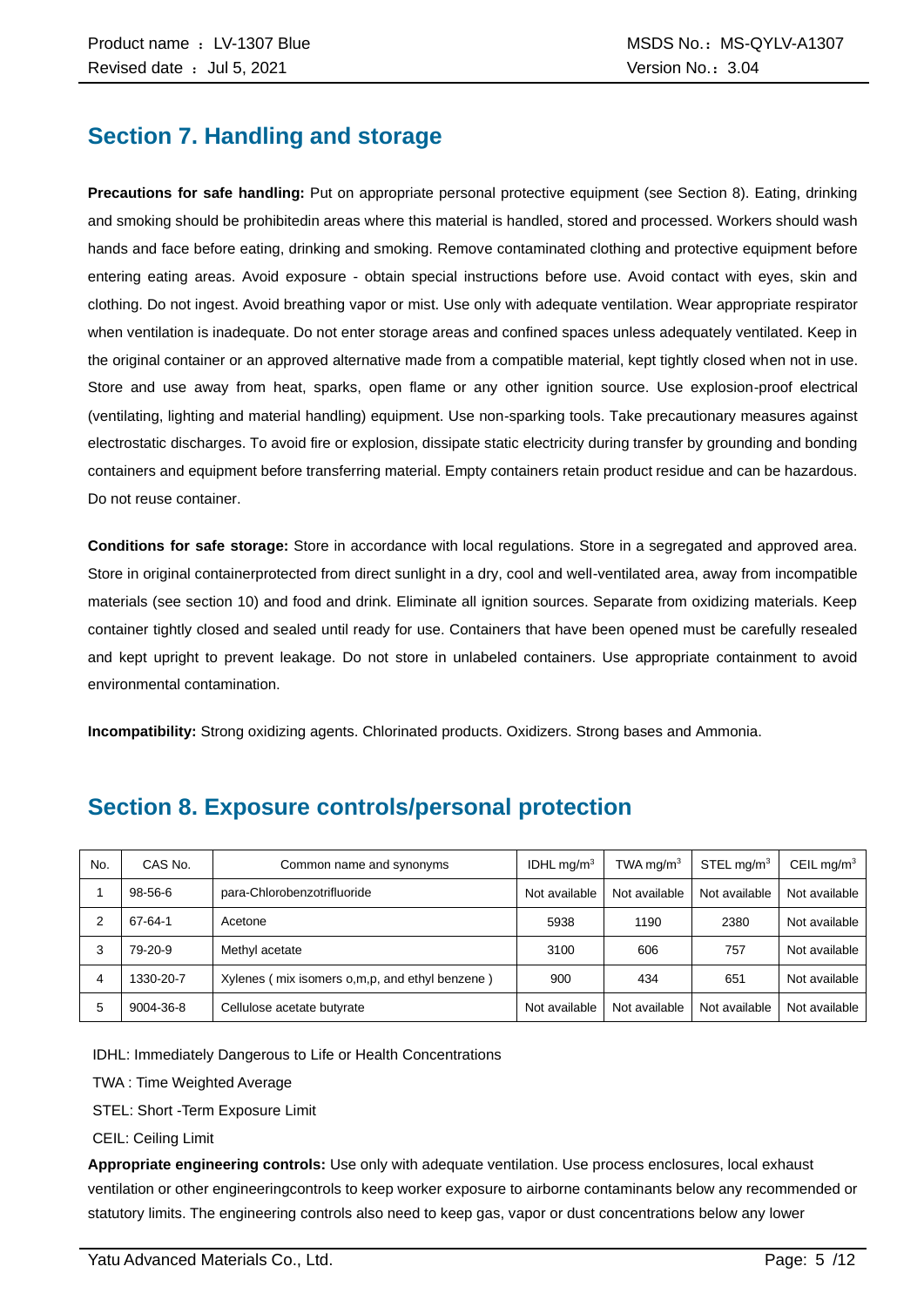explosive limits. Use explosion-proof ventilation equipment.

**Individual protection measures:** Wash hands, forearms and face thoroughly after handling chemical products, before eating, smoking and using thelavatory and at the end of the working period. Appropriate techniques should be used to remove potentially contaminated clothing. Wash contaminated clothing before reusing. Ensure that eyewash stations and safety showers are close to the workstation location.

**Eyes:** DO NOT WEAR CONTACT LENSES Wear anti-splash safety goggles.

**Hands:** Chemical-resistant, impervious gloves complying with an approved standard should be worn at all times when handling chemical products if arisk assessment indicates this is necessary. Considering the parameters specified by the glove manufacturer, check during use that the gloves are still retaining their protective properties.

**Respiratory:** If workers are exposed to concentrations above the exposure limit, they must use appropriate, certified respirators. Use a properly fitted,air-purifying or air-fed respirator complying with an approved standard if a risk assessment indicates this is necessary. Respirator selection must be based on known or anticipated exposure levels, the hazards of the product and the safe working limits of the selected respirator.

**Others:** Wear protective clothing with long sleeves and appropriate safety shoes at all times.

# **Section 9. Physical and chemical properties**

| <b>Physical state</b>                          | ÷  | Liquid                                   |
|------------------------------------------------|----|------------------------------------------|
| <b>Colour</b>                                  |    | <b>Blue</b>                              |
| <b>Odour</b>                                   |    | Solvent                                  |
| <b>Odour threshold</b>                         |    | Not available                            |
| рH                                             |    | Not available                            |
| <b>Melting/Freezing point</b>                  | ÷  | $-34$ °C (-29.2 °F)                      |
| Initial boiling point/boiling range            |    | >60 °C (140 °F)                          |
| Flash point (closed cup)                       | ÷  | 28°C (82.4°F)                            |
| Lower flammable/explosive limit                |    | 2.5% at 25 °C                            |
| Upper flammable/explosive limit                | ÷  | 12.8% at 25 °C                           |
| <b>Auto-ignition temperature</b>               |    | >400 °C (752 °F)                         |
| <b>Evaporation rate</b>                        |    | Not available                            |
| Vapor pressure                                 |    | Not available                            |
| <b>Vapor density</b>                           | ÷. | $> 1$ (air=1)                            |
| <b>Specific gravity</b>                        | ÷  | 1.074kg/L at 20 $^{\circ}$ C (water = 1) |
| Solubility in water                            | ٠  | Insoluble                                |
| <b>Partition coefficient - n-octanol/water</b> |    | Not available                            |
| <b>Decomposition temperature</b>               |    | >150 °C (302 °F)                         |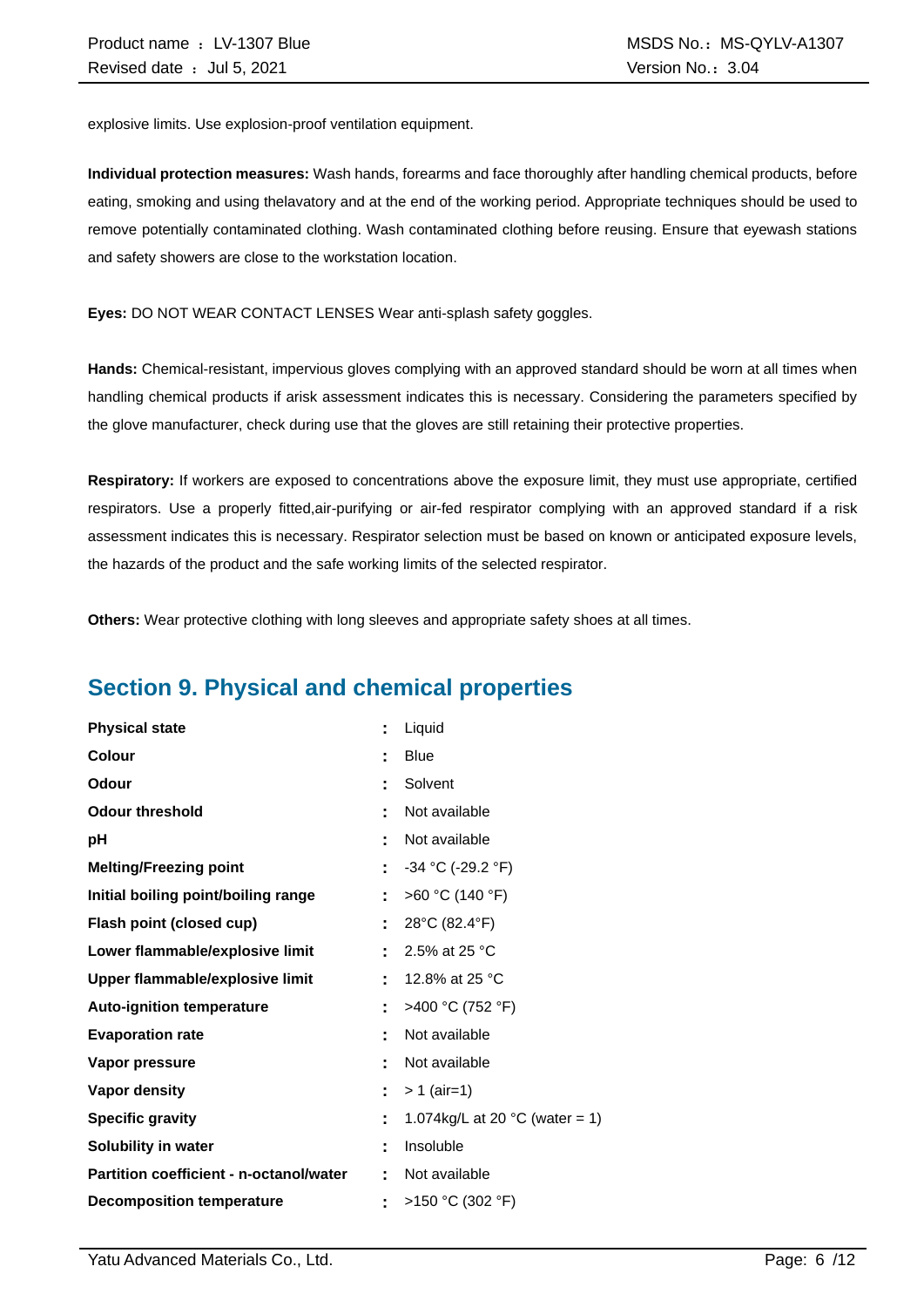| <b>Kinematic viscosity</b>        | $\approx$ >20.5 mm <sup>2</sup> /s (at 40 °C)       |
|-----------------------------------|-----------------------------------------------------|
| <b>Regulatory VOC (use state)</b> | 1.292-1.375 lbs/gal minus water and exempt solvents |

# **Section 10. Stability and reactivity**

**Reactivity:** Stable under recommended conditions of storage and handling.

**Chemical stability:** The product is chemically stable under normal conditions of use.

**Possibility of hazardous reactions:** No dangerous or polymerization reactions will not occur under normal conditions of use. Danger of explosionwhen heated.

**Conditions to avoid:** Avoid electrical discharge. Keep away from sources of ignition, open flames and sparks, Keep away from incompatible products.

**Incompatible materials:** This product can attack certain types of plastic, rubber or coatings.

**Hazardous decomposition products:** Carbon monoxide and dioxide. Aldehydes. Carboxylic acids.

### **Section 11. Toxicological information**

| No. | CAS No.   | Common name and synonyms                            | $(1)$ LD<br>oral | $(2)$ LD<br>skin        | $(3)$ LD<br>skin | $(4)$ LC<br>gases | $(5)$ LC<br>vapors | $(6)$ LC<br>dusts-mist |
|-----|-----------|-----------------------------------------------------|------------------|-------------------------|------------------|-------------------|--------------------|------------------------|
| 1   | 98-56-6   | para-Chlorobenzotrifluoride                         | 13000            | <b>Not</b><br>available | 3300             | Not<br>available  | 22.00              | >5.00                  |
| 2   | 67-64-1   | Acetone                                             | 5800             | >15800                  | $>$ 15800        | Not<br>available  | 71.25              | > 5.00                 |
| 3   | 79-20-9   | Methyl acetate                                      | 6482             | >2000                   | >2000            | Not<br>available  | >48.48             | > 5.00                 |
| 4   | 1330-20-7 | Xylenes<br>mix isomers o,m,p,<br>and ethyl benzene) | 3523             | <b>Not</b><br>available | 4325             | Not<br>available  | 21.71              | > 5.00                 |
| 5   | 9004-36-8 | Cellulose acetate butyrate                          | 500              | 1100                    | 1100             | Not<br>available  | Not<br>available   | > 5.00                 |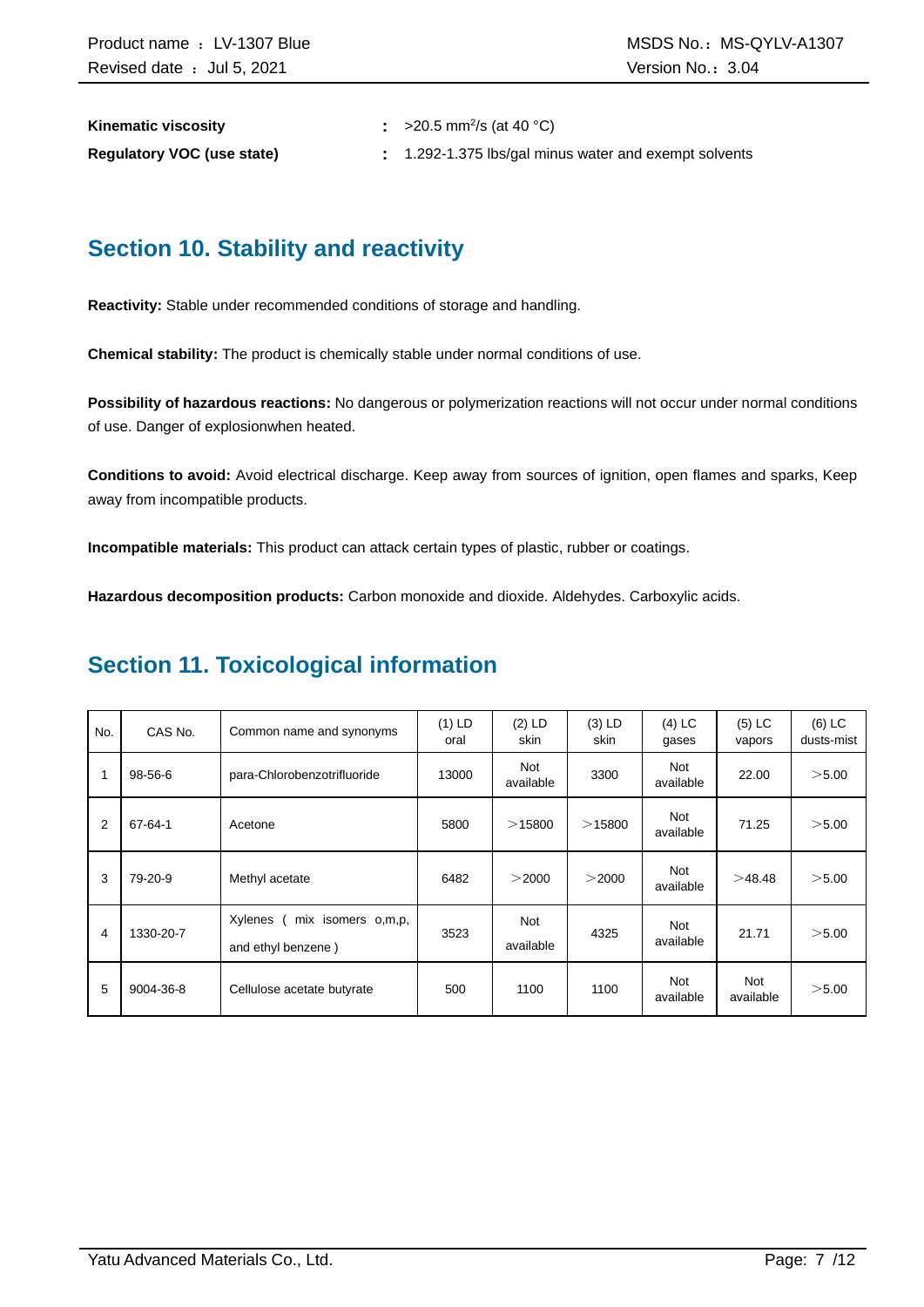- (1) LD<sub>50</sub> oral mg/kg
- $(2)$  LD<sub>50</sub> skin mg/kg
- (3) LD<sub>50</sub> skin mg/kg
- $(4)$  LC<sub>50</sub> inhalationppmV 4h gases
- (5) LC<sup>50</sup> inhalation mg/l 4h vapors
- (6)  $LC_{50}$  inhalation mg/l 4h dusts-mist

**Routes of exposure:** This product is absorbed through the respiratory tract, skin and gastrointestinal tract.

**Symptoms:** This product is irritating to skin, eyes, respiratory and digestive tracts. The severity of symptoms can vary depending on the exposureconditions (contact time, product concentration, etc.). The worker may also develop cutaneous hypersensitivity. Cough, breathing pain, eye redness. Redness, flaking and cracking of the skin. Inhalation of high concentrations may cause headache, nausea, vomiting, dizziness, incoordination, confusion, stupor, drowsiness and death.

**Delayed and immediate effects:** This product is a serious irritant that may cause reversible damages to the cornea. May cause skin sensitization.May cause skin irritation. Following repeated or prolonged contact, it has a degreasing effect on the skin. Can cause depression of the central nervous system. May cause kidney damage. Inhalation of high concentrations vapors can cause narcotic effect. Studies suggest the possibility of an increase in congenital malformations.

| No. | CAS No.   | Common name and<br>synonyms                       | <b>IARC</b>   | <b>ACGIH</b>   | Mutagenicity                                                                 | Effect on reproduction                                                                            |
|-----|-----------|---------------------------------------------------|---------------|----------------|------------------------------------------------------------------------------|---------------------------------------------------------------------------------------------------|
|     | 98-56-6   | para-Chlorobenzotrifluoride                       | 4             | A <sub>5</sub> | The data do not allow for an<br>adequate assessment of<br>mutagenic effects. | Not available                                                                                     |
| 2   | 67-64-1   | Acetone                                           | Not available | A <sub>4</sub> | No effects shown.                                                            | The data do not allow for an<br>adequate evaluation of the<br>effects on reproduction.            |
| 3   | 79-20-9   | Methyl acetate                                    | 4             | A <sub>5</sub> | The data do not allow for an<br>adequate assessment of<br>mutagenic effects. | Not available                                                                                     |
| 4   | 1330-20-7 | Xylenes (mix isomers<br>o,m,p, and ethyl benzene) | 3             | A <sub>4</sub> | The data do not allow for an<br>adequate assessment of<br>mutagenic effects. | It has an embryotoxic and/or<br>fetotoxic in animals. It can<br>cause sperm damage in<br>animals. |
| 5   | 9004-36-8 | Cellulose acetate butyrate                        | 4             | A <sub>5</sub> | Not available                                                                | Not available                                                                                     |

#### **Cancer classification under IARC (International Agency for Research on Cancer)**

Group 1: carcinogenic to humans.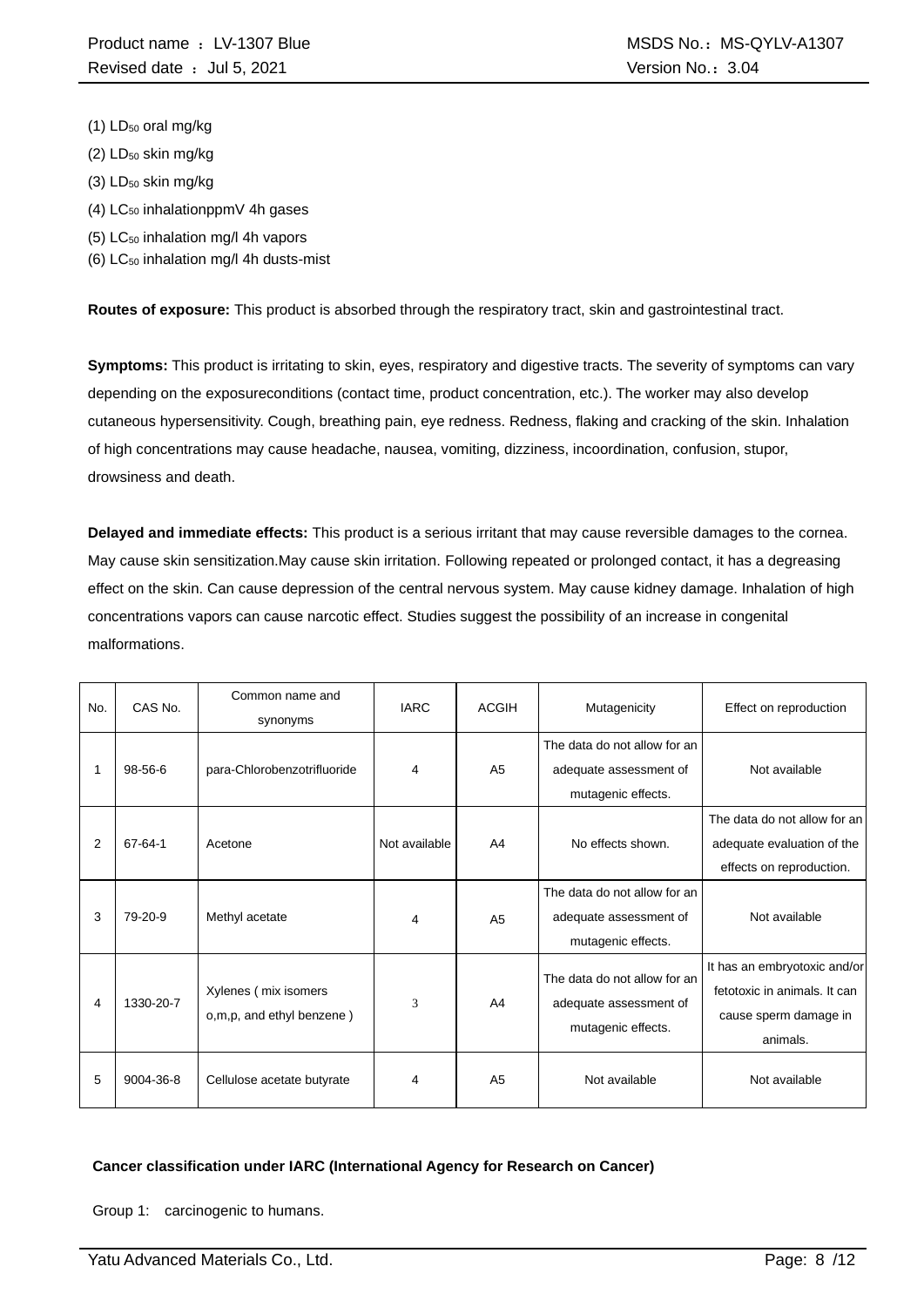Group 2A: probably carcinogenic to humans.

- Group 2B: possibly carcinogenic to humans.
- Group 3: not classifiable as to its carcinogenicity to humans.
- Group 4: probably not carcinogenic to humans.

#### **Cancer classification under ACGIH (American Conference of Governmental Industrial Hygienists)**

Group A1: confirmed human carcinogen.

Group A2: suspected human carcinogen.

Group A3: confirmed animal carcinogen with unknown relevance to humans.

Group A4: not classifiable as a human carcinogen.

Group A5: not suspected as a human carcinogen.

# **Section 12. Ecological information**

| No.            | CAS No.   | Common name and synonyms                         | %    | Persistent | Bio-<br>accumulation | Aquatic<br>ecotoxicity |
|----------------|-----------|--------------------------------------------------|------|------------|----------------------|------------------------|
| 1              | 98-56-6   | para-Chlorobenzotrifluoride                      | 29.2 | N/A        | N/A                  | N/A                    |
| 2              | 67-64-1   | Acetone                                          | 9.2  | Yes        | No                   | No.                    |
| 3              | 79-20-9   | Methyl acetate                                   | 5.5  | Yes        | <b>No</b>            | No.                    |
| $\overline{4}$ | 1330-20-7 | Xylenes (mix isomers o, m, p, and ethyl benzene) | 3.8  | <b>No</b>  | <b>No</b>            | <b>No</b>              |
| 5              | 9004-36-8 | Cellulose acetate butyrate                       | 2.5  | Uncertain  | Uncertain            | No.                    |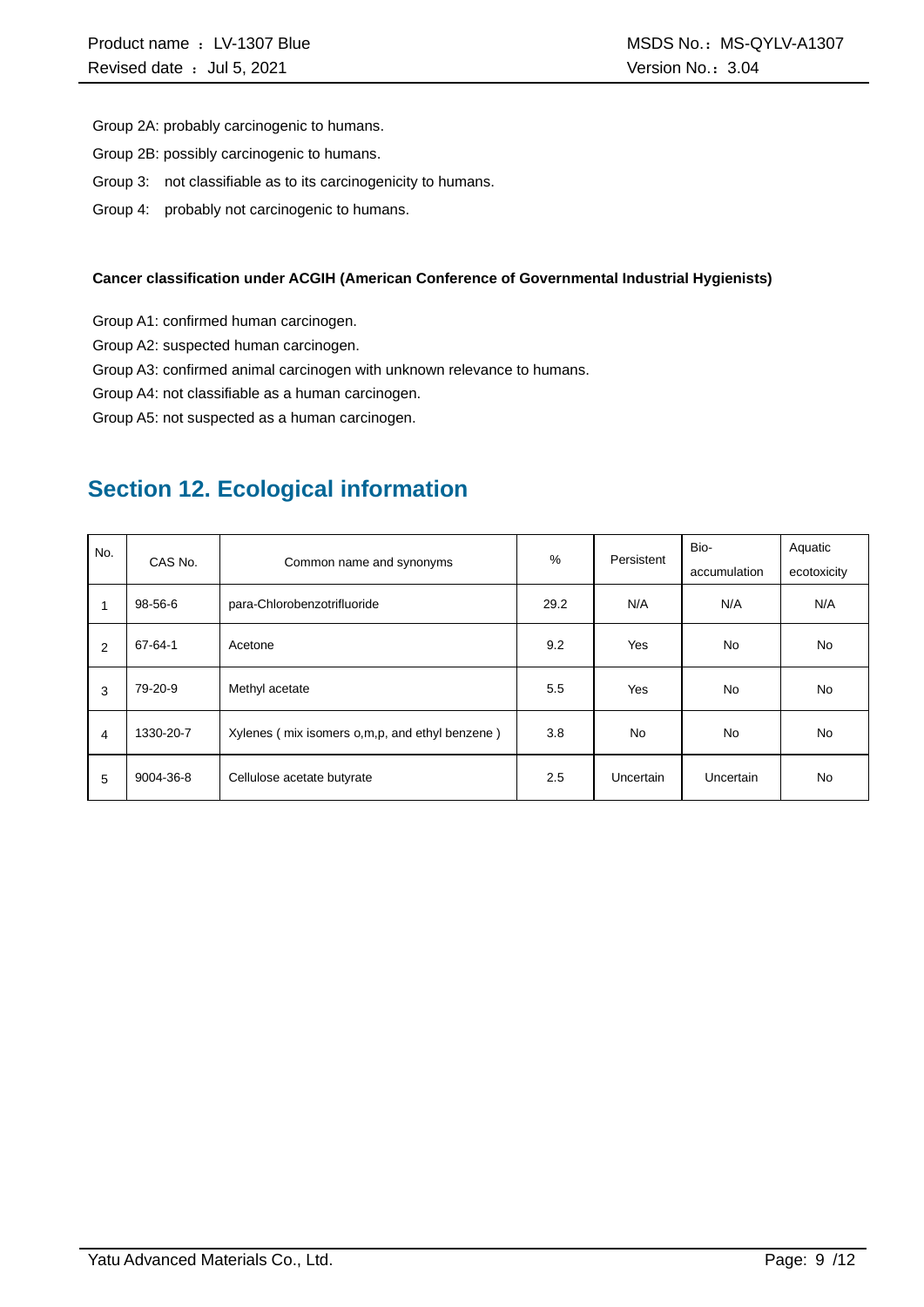| No. | CAS No.   | Common name and synonyms      | $\%$ | Ecotoxicity for aquatic | Ecotoxicity for aquatic | Aquatic           |
|-----|-----------|-------------------------------|------|-------------------------|-------------------------|-------------------|
|     |           |                               |      | organisms-Short term    | organisims-Long term    | ecotoxicity       |
|     |           |                               |      |                         | Toxic to aquatic life   | No known          |
| 1   | 98-56-6   | para-Chlorobenzotrifluoride   | 29.2 | Not available.          | with long lasting       | adverse effect to |
|     |           |                               |      |                         | effects.                | the environment.  |
|     |           |                               |      |                         |                         | No known          |
| 2   | 67-64-1   | Acetone                       | 9.2  | No known adverse        | No known adverse        | adverse effect to |
|     |           |                               |      | effect to aquatic life. | effect to aquatic life. | the environment.  |
|     |           |                               |      | No known adverse        | No known                | No known          |
| 3   | 79-20-9   | Methyl acetate                | 5.5  | effect to aquatic life  | adverse effect to       | adverse effect to |
|     |           |                               |      |                         | aquatic life.           | the environment.  |
|     |           |                               |      |                         |                         | No known          |
| 4   | 1330-20-7 | Xylenes<br>mix isomers o,m,p, | 3.8  | No known adverse        | No known adverse        | adverse effect to |
|     |           | and ethyl benzene)            |      | effect to aquatic life. | effect to aquatic life. | the environment.  |
|     |           |                               |      |                         |                         | No known          |
| 5   | 9004-36-8 | Cellulose acetate butyrate    | 2.5  | No known adverse        | No known adverse        | adverse effect to |
|     |           |                               |      | effect to aquatic life. | effect to aquatic life. | the environment.  |

# **Section 13. Disposal considerations**

**Methods of disposal:** The generation of waste should be avoided or minimized wherever possible. Dispose of surplus and non-recyclable productsvia a licensed waste disposal contractor. Disposal of this product, solutions and any by-products should at all times comply with the requirements of environmental protection and waste disposal legislation and any regional local authority requirements. Empty containers or liners may retain some product residues. Vapor from product residues may create a highly flammable or explosive atmosphere inside the container. Do not cut, weld or grind used containers unless they have been cleaned thoroughly internally.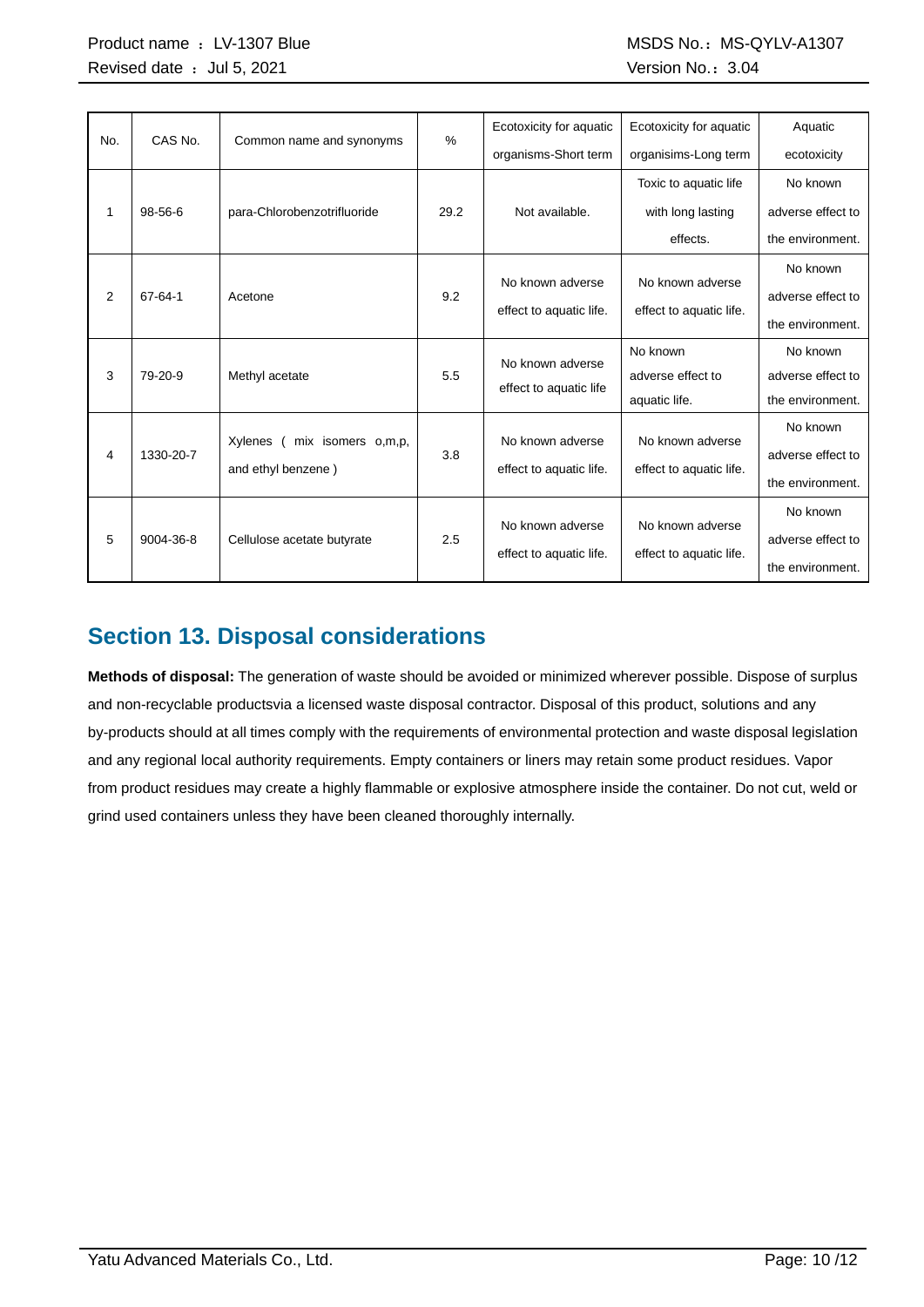# **Section 14. Transport information**

|                            | TDG          | <b>DOT</b>   | <b>IMDG</b>  | <b>IATA</b>  |
|----------------------------|--------------|--------------|--------------|--------------|
| UN number                  | 1263         | 1263         | 1263         | 1263         |
| Proper shipping name       | <b>PAINT</b> | <b>PAINT</b> | <b>PAINT</b> | <b>PAINT</b> |
| Transport hazard class(es) |              |              |              |              |
| Packing group              | Ш            | Ш            | Ш            | Ш            |

#### **Other information**

**Marine pollutant:** No

**IMDG:** Not applicable

#### **Exemption for limited quantity:** 5 L

In accordance with the Canadian Transport of Dangerous Goods regulations by Road, we use the 1.17 exemption when applicable. In accordance with 49 CFR article 172.315 for transportation by a mode other than air, we use the Limited quantities exemption when applicable.

**Special precautions:** Not applicable

**Others exemptions:** No other exemption.

# **Section 15. Regulatory information**

#### **Canada**

| No.            | CAS No.   | Common name and synonyms                       | %    | <b>DSL</b> | <b>NDSL</b> | <b>NPRI</b> |
|----------------|-----------|------------------------------------------------|------|------------|-------------|-------------|
| 1              | 98-56-6   | para-Chlorobenzotrifluoride                    | 29.2 | X          |             |             |
| 2              | 67-64-1   | Acetone                                        | 9.2  | X          |             |             |
| 3              | 79-20-9   | Methyl acetate                                 | 5.5  | X          |             |             |
| $\overline{4}$ | 1330-20-7 | Xylenes (mix isomers o,m,p, and ethyl benzene) | 3.8  | X          |             | X           |
| 5              | 9004-36-8 | Cellulose acetate butyrate                     | 2.5  | X          |             |             |

#### **United-States**

| No. | CAS No.   | Common name and synonyms                       | %    | <b>TSCA</b> | PROP-65 | Right to know |
|-----|-----------|------------------------------------------------|------|-------------|---------|---------------|
|     | 98-56-6   | para-Chlorobenzotrifluoride                    | 29.2 | X           |         |               |
| 2   | 67-64-1   | Acetone                                        | 9.2  | X           |         | X             |
| 3   | 79-20-9   | Methyl acetate                                 | 5.5  | X           |         | х             |
| 4   | 1330-20-7 | Xylenes (mix isomers o,m,p, and ethyl benzene) | 3.8  | X           |         | X             |